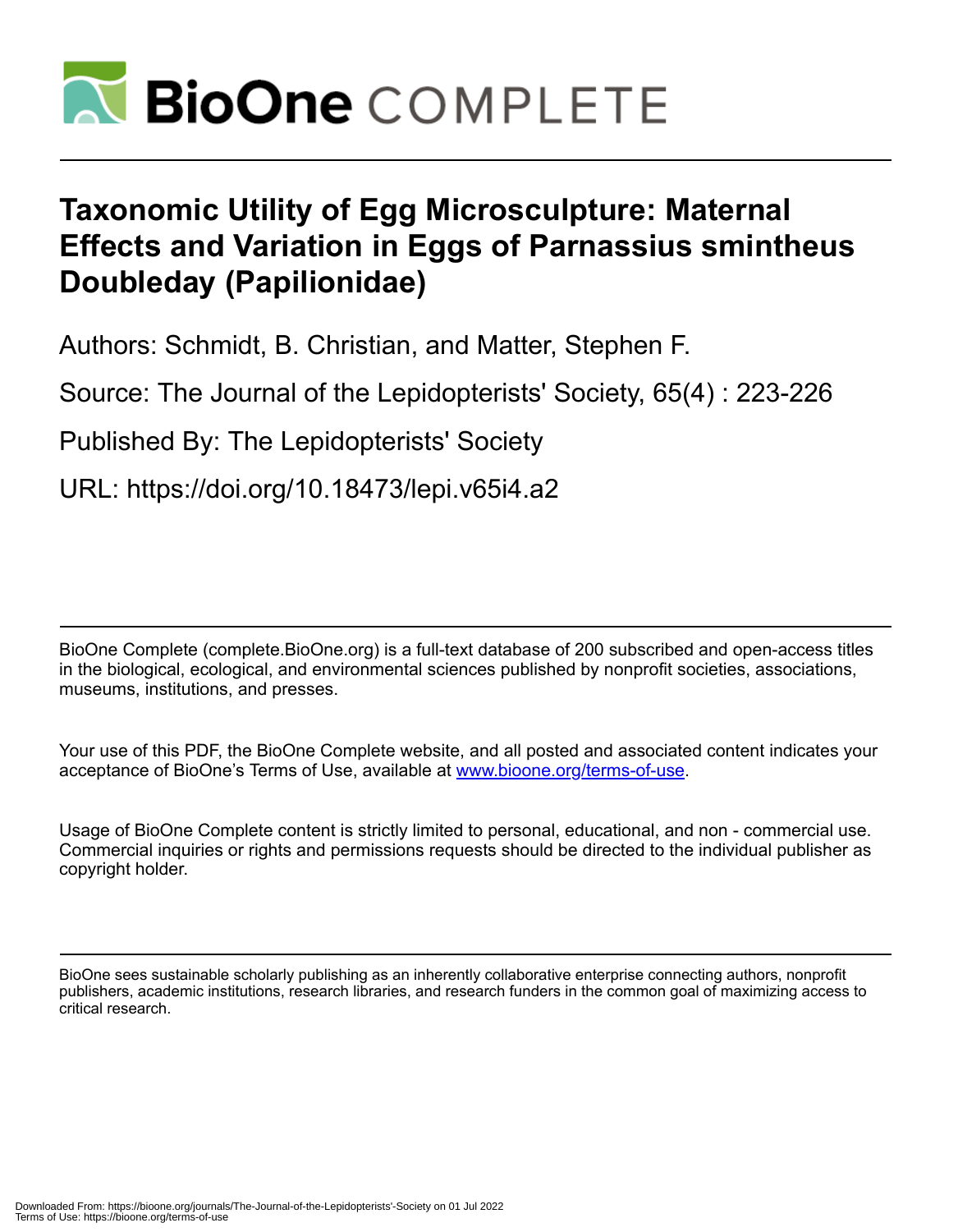*Journal of the Lepidopterists' Society* 65(4), 2011, 223–226

# TAXONOMIC UTILITY OF EGG MICROSCULPTURE: MATERNAL EFFECTS AND VARIATION IN EGGS OF *PARNASSIUS SMINTHEUS* DOUBLEDAY (PAPILIONIDAE)

### B. CHRISTIAN SCHMIDT

Canadian Food Inspection Agency, Canadian National Collection of Insects, Arachnids, and Nematodes, K. W. Neatby Bldg. 960 Carling Ave. Ottawa, ON Canada K1A 0C6; email: Chris.Schmidt@inspection.gc.ca

## AND

# STEPHEN F. MATTER

Department of Biological Sciences, University of Cincinnati, Cincinnati, OH 45221, USA; email: mattersf@uc.edu

**ABSTRACT.** Egg microsculpture has been used at various phylogenetic levels as an informative morphological character set; in particular, the structure of the micropylar rosette has been used to differentiate between closely related taxa at the species-level, but intraspecific variation in this character set remains largely undocumented. Here we show that the number and shape of elements in the micropylar rosette can vary substantially within a population of a single species and even within individual females. A significant proportion (52%) of this variation is attributable to the source female (but uncorrelated with female size), suggesting that some unknown maternal effect influences micropyle structure. Due to this large intrapopulation variation, the utility of this character set and the taxonomic rank to which it is applied should be evaluated carefully.

**Additional key words:** micropyle, micropylar rosette, taxonomy, morphology, *Parnassius phoebus*, *Parnassius behrii*

Morphological characters are routinely used to make taxonomic and phylogenetic assignments. When using these traits, the premise is that variation among taxa is sufficiently greater than variation within each taxon, thus allowing distinction. For many characters, it is relatively easy to identify sources of variation that need to be accounted for before making comparisons. For instance sexually dimorphic characters would only be compared within sex. However for other morphological characters, such as egg microsculpture, sources of variability may be more inconspicuous.

Although Lepidopteran egg microsculpture has long been documented and described (e.g. Edwards 1872; Peyron 1909; Döring 1955), the use of this morphological character set in Lepidoptera taxonomy has been relatively limited. For example, Häuser et al. (1993) documented egg microsculpture in Parnassiinae, noting that chorion morphology was informative at the genus and sometimes the species-group level. Building on the efforts of Seamans (1933), Salkeld (1975, 1976) used chorionic microsculpture to differentiate between species-groups of the taxonomically difficult cutworm genus *Euxoa*, but noted that species-level differentiation was generally not possible. More recently, variation in micropyle structure has been applied to differentiate among species of the *Papilio machaon* L., 1758 group (Eitschberger 1993) and the *Parnassius phoebus* (Fabricius, 1793) group (Shepard & Manley 1998). Harbich (1996, 1997) and Danner et al. (1998) also used egg microsculpture to elevate several *Hyles* (Sphingidae) taxa to species level, although these

taxa were subsequently re-synonymized (Kitching & Cadiou 2000).

Despite the purported utility of egg microsculpture in sibling species taxonomy, intraspecific variation of micropyle structure remains poorly documented. The purpose of this paper is to examine the variation in structure of the micropylar rosette in a population of *Parnassius smintheus* Doubleday, 1847 (Papilionidae). Of the potential variation in overall egg microsculpture, we focused specifically on the micropyle since this structure was the most obviously variable and it has previously most often been used to make taxonomic inferences in Papilionidae.

#### MATERIALS AND METHODS

We collected 11 female butterflies from two large contiguous populations (Meadows P & Q, see Matter et al. 2004) along Jumpingpound Ridge, Kananaskis, Alberta, Canada (51°57'N, 114°54'W, ~2100 m). Kananaskis Country butterflies were removed on four dates between 8 and 23 Aug 2002. Upon capture, individual females were placed in glassine envelopes and housed at The University of Calgary's Biogeosciences Institute (~1400 m) under ambient conditions. Under these conditions females will continue to lay eggs (Matter et al. 2006).

We examined the morphology of eggs produced by individual females. Between 11 and 20 eggs were examined for each of the 11 females. For each egg we counted the number of elements around the micropyle (Fig. 1). Additionally we measured the forewing length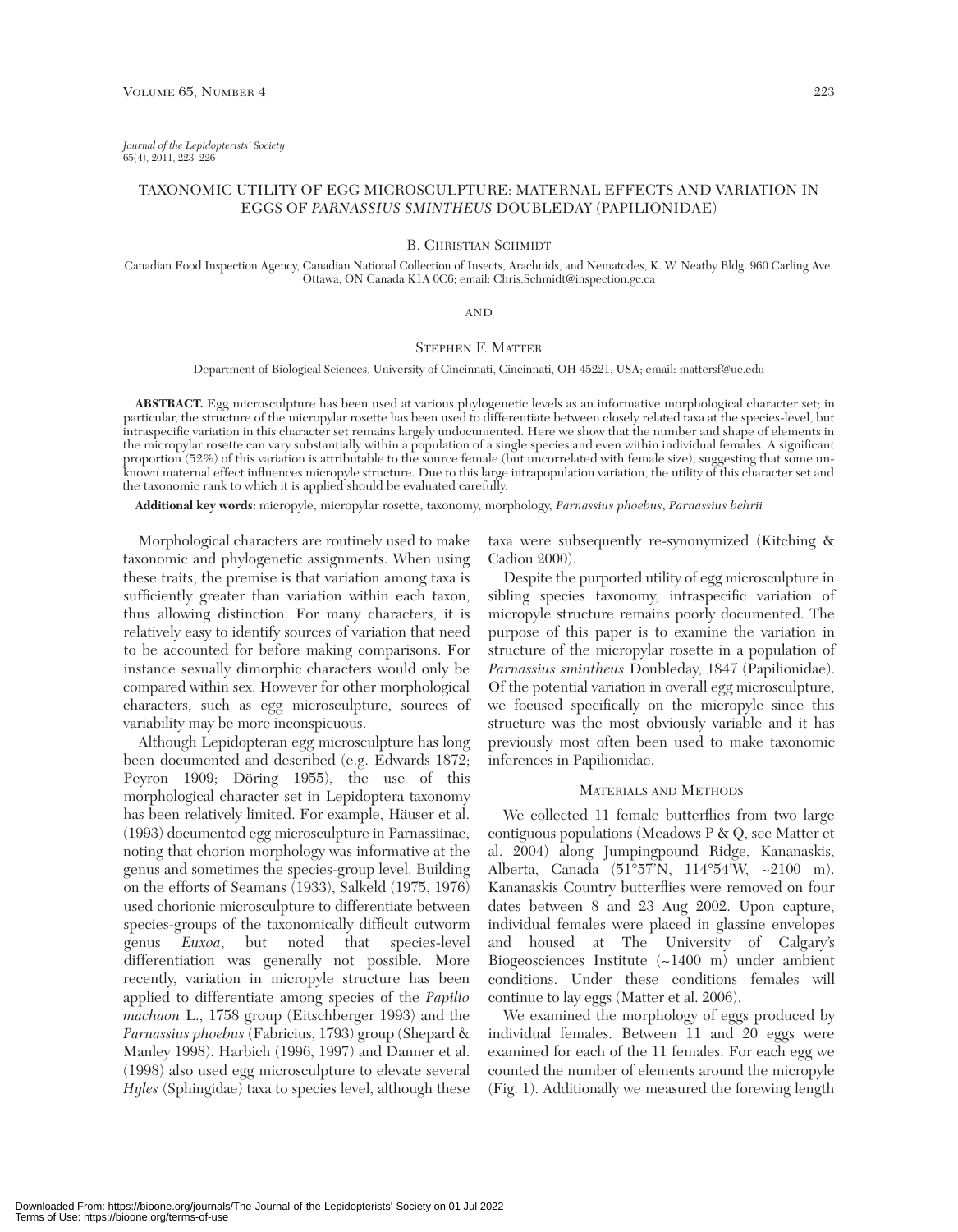

FIG. 1. Variation in micropyle rosette structure of *P. smintheus* eggs, produced by two females. Eggs in the top and middle rows were produced by one female, those in the bottom row by another. The images are centered on the micropyle, with polygon- to pieshaped elements forming the surrounding rosette. Eggs were photographed at 240 × magnification using a Lumenera Infinity 1 digital microscope camera, mounted on a Leica M165C dissecting microscope.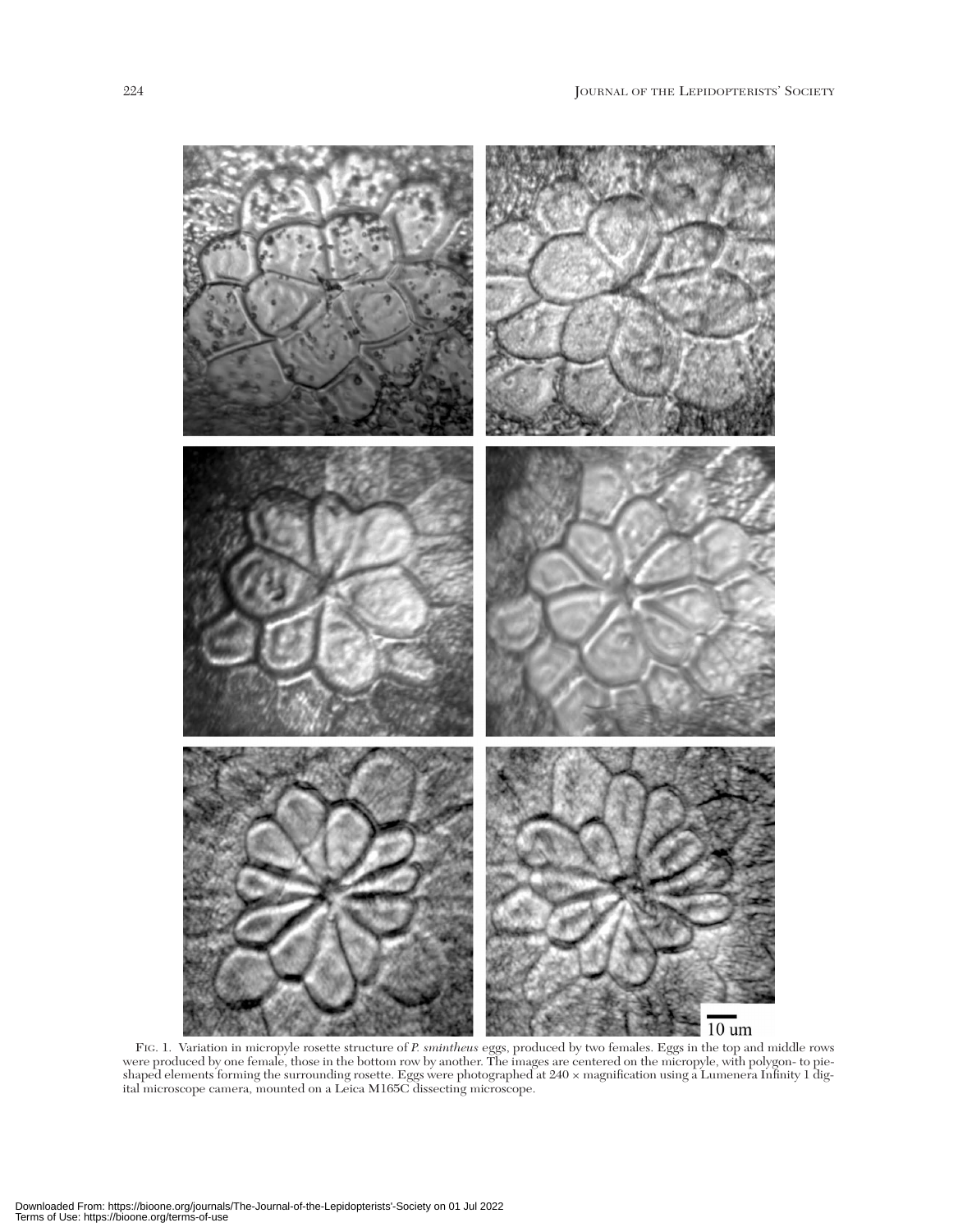(base to apex) of each female to determine if the number of elements was related to female size. The number of elements around the micropyle was analyzed using a generalized linear model assuming the number of elements had a Poisson distribution. Mean number of elements per egg was regressed against the forewing length of each female to determine if the number of elements was related to female size. To determine if the number of elements around the micropyle varies with egg size, we compared the diameter of eggs to the number of elements around the micropyle. Because the number of elements consists of count data, a Poisson regression was used. Ten additional eggs from six females were used for this analysis. Diameter of the egg was measured at its widest point using the program ImageJ (Abramoff et al. 2004). Digital images for measurements were captured at  $60 \times$  magnification using a Leica EC3 camera mounted on a Leica M80 dissecting microscope.

#### **RESULTS**

Females accounted for a significant amount of variation in the number of elements surrounding the micropyle of *P. smintheus* eggs ( $\chi^2$  = 18.5, df = 10, P = 0.04; Fig. 2). The number of micropylar elements ranged from 5 to 12, (mean  $7.6 \pm 1.6$  (SD)). Element shape varied according to the number of elements, with five- and six-element rosettes exhibiting more polygonal rather than wedge-shaped elements (Fig. 1). Over 52% of the deviance (variation) in the number of elements around the micropyle was explained by the mother. We found no significant relationship between female forewing length and number of elements around the micropyle ( $F_{1,8} = 0.14$ , MSE= 0.31, P = 0.72). Similarly, there was no relationship between egg diameter and the number of micropylar elements ( $χ² = 0.04$ , df = 1, P = 0.84).

#### **DISCUSSION**

The egg surface of *Parnassius* species is highly sculptured compared to other Papilionidae, likely a result of the thick chorion evolved to protect the overwintering egg or pharate larva from predators, parasitoids and adverse environmental conditions (Häuser et al. 1993). The number of elements surrounding the micropyle is due in part to maternal effects; individual females produce eggs with a characteristic mean number, but also show egg to egg variability. We suspect that other characters related to egg morphology show similar trends. Before using such characters in a taxonomic or phylogenetic analysis, variation due to maternal effects should be accounted for. In lieu of this, eggs should be collected from many



FIG. 2. Variation among female *P. smintheus* in the mean number of micropyle rosette elements. Means are shown ± SE.

different individuals to overcome this source of variability. Furthermore, infraspecific geographic variation remains undocumented.

The most recent taxonomic revision of the North American *Parnassius phoebus* complex (Shepard & Manley 1998) relied heavily on the morphology of the micropylar rosette as a diagnostic character. Although we are not attempting to discredit the taxonomic assignments of Shepard & Manley (1998), additional work clearly is needed to better understand the taxonomy and biogeography of the North American *P. phoebus* group, since the intrapopulation variation in egg microsculpture of *P. smintheus* exceeds the interspecific variation purportedly diagnostic for the three *P. phoebus* group species (*P. phoebus* (F.) *P. smintheus*, and *P. behrii* Edw.). Subsequent work using multiple independent molecular markers supports the recognition of *P. smintheus* and *P. phoebus* (Omoto et al. 2006, Schoville & Roderick 2009), but the reciprocal monophyly of *P. smintheus* and *P. behrii* is not supported, i.e., the genetic variation within *P. smintheus* as currently defined exceeds the variation between *P. smintheus* and *P. behrii* (Schoville & Roderick 2009), suggesting that the species status of *P. behrii* needs to be re-evaluated. We do argue that care must be taken when examining egg microsculpture because significant variation can be attributed to maternal effects. A mechanism accounting for this variation has yet to be found, but it does not appear to be associated with gross female size or the size of eggs.

#### ACKNOWLEDGEMENTS

This research was supported by NSF grants DEB-0326957 and DEB-0918929 to SFM and the University of Calgary's Biogeosciences Institute. We thank Thomas Simonsen and an anonymous reviewer for helpful comments.